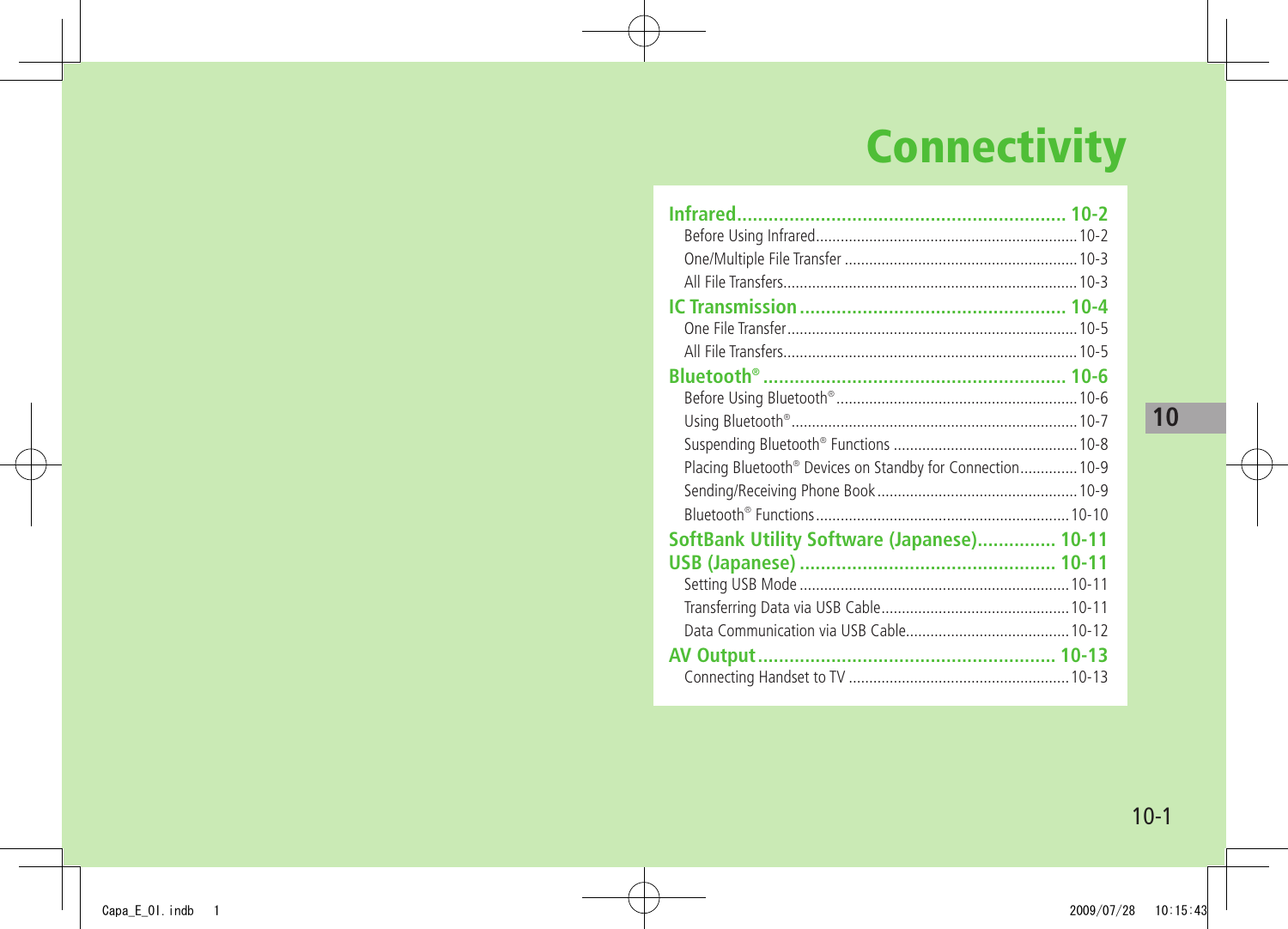# <span id="page-1-0"></span>**Infrared**

### **Before Using Infrared**

#### **Transfer Phone Book/Calendar events, messages, bookmarks and Data Folder files wirelessly between 931P and compatible devices, including PCs and other mobiles.**

- 931P infrared function is based on IrMC1.1, however, some IrMC1.1based device transmissions may not be transmitted/received within specification.
- Debris may inhibit infrared transfers; clean infrared ports with a soft cloth beforehand.
- Direct sunlight/fluorescent light may inhibit transfers.
- Align infrared ports within 20 cm of one another and make sure no objects are placed between them. Do not move the devices until transfer is complete.



#### **Transferable Files**

| <b>Condition</b><br>Transferable file               | One file | <b>All files</b> |
|-----------------------------------------------------|----------|------------------|
| <b>Phone Book</b> (Account Details)                 |          | Up to 1000       |
| Calendar events <sup>1</sup>                        |          | Up to 1000       |
| Tasks                                               |          | Up to 100        |
| <b>Received message</b>                             |          | Up to 3000       |
| Sent message                                        |          | Up to 1000       |
| <b>Drafts</b>                                       |          | Up to 10         |
| Notepad                                             |          | Up to 20         |
| <b>Ring Songs&amp;Tones</b>                         |          |                  |
| Still image $23$                                    |          |                  |
| Video $3$                                           |          |                  |
| <b>Bookmark</b><br>(Yahoo! Keitai, PC Site Browser) |          | Up to 100 each   |
| Widget $3$                                          |          |                  |

○: Transferable ̶: Not transferable

1 Saved Holidays/Memorial days not transferable

2 Including Flash® files

3 Multiple files transferable

#### **Note**

- Following files cannot transfer:
	- ・ Files prohibited for transfers from 931P
	- ・ Phone Book entries and SMS on USIM Card
- If memory becomes full, remaining entries are truncated (Memory List: P.19-25).

**10**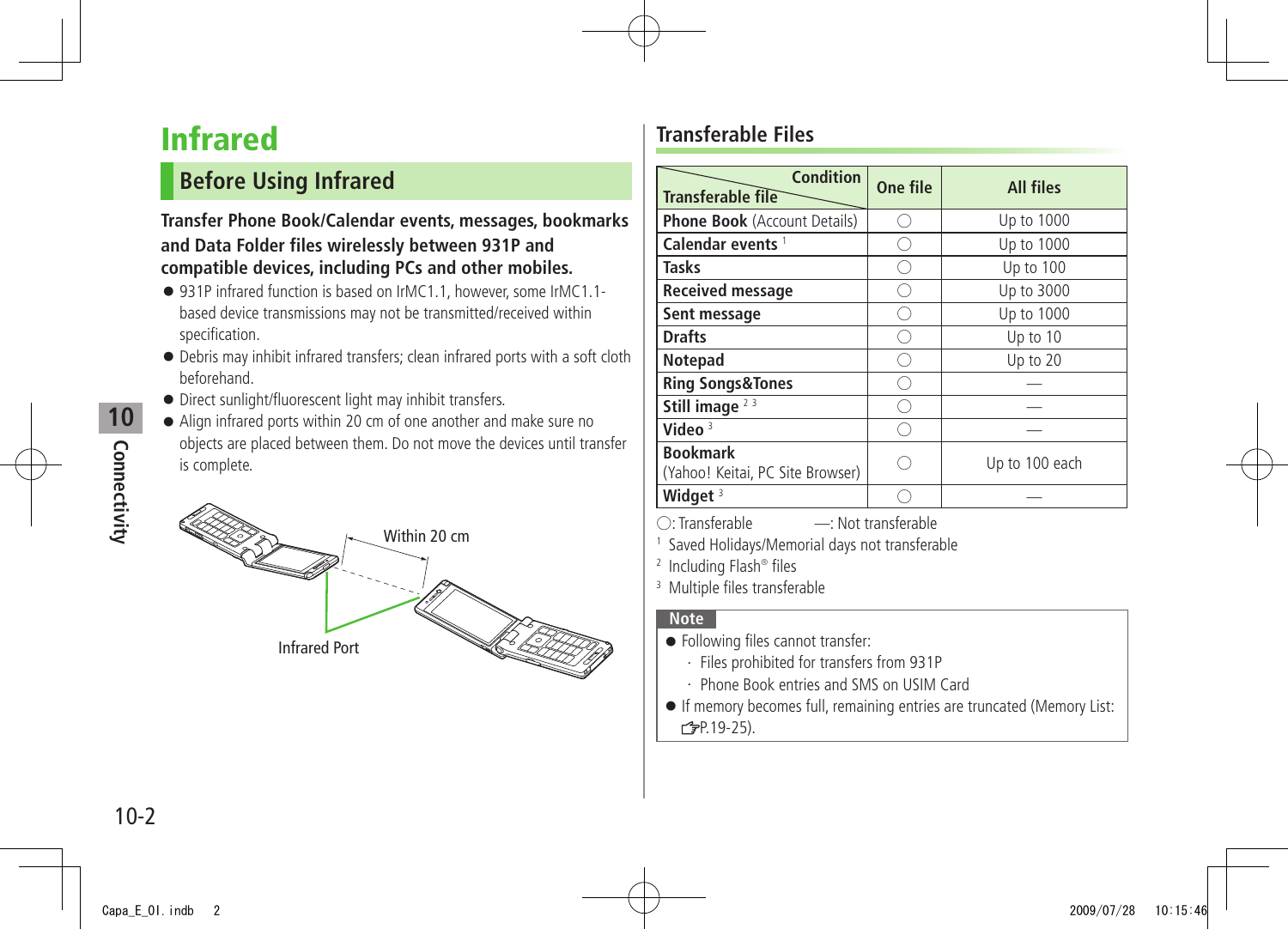#### <span id="page-2-0"></span>**One/Multiple File Transfer**

 $\bullet$  Transferable Files:  $r^2P$  10-2

#### **Sending**

**1** Highlight a file, and follow the steps below

| <b>Files to Send</b>                       | <b>Operation/Description</b>                                                                                                                                                                                                                                                            |
|--------------------------------------------|-----------------------------------------------------------------------------------------------------------------------------------------------------------------------------------------------------------------------------------------------------------------------------------------|
| <b>Phone Book</b>                          | $\triangleright$ [Y'] [Menu] $\rightarrow$ Send Ir data $\rightarrow$ Send phonebook                                                                                                                                                                                                    |
| Account<br><b>Details</b>                  | $\left[ \mathbf{a} \right]$ [Ir]                                                                                                                                                                                                                                                        |
| <b>Messages</b>                            | $\triangleright$ [Y'][Menu] $\rightarrow$ Send Ir data $\rightarrow$ Send This                                                                                                                                                                                                          |
| <b>Bookmarks</b>                           | $\triangleright$ [x <sup>2</sup> ][Menu] $\rightarrow$ Send to ExtrnlDvcs $\rightarrow$ Send Ir data<br>$\rightarrow$ Send This                                                                                                                                                         |
| Still Images/<br>Videos/<br><b>Widgets</b> | $\triangleright$ [ $\triangleright$ [Menu] $\rightarrow$ Send Ir data<br>$\bullet$ To send multiple files: $\boxed{\mathbf{Y}}$ [Menu] $\rightarrow$<br><b>Multiple-choice</b> $\rightarrow$ Select files to send $\rightarrow \boxed{\mathbf{x}}$ [Menu]<br>$\rightarrow$ Send Ir data |
| <b>Other Files</b>                         | $[x2][Menu] \rightarrow Send \, Ir \, data$                                                                                                                                                                                                                                             |

### **2 YES**

#### **Receiving**

**Main Menu ▶ Tools ▶ Receive via Infrared ▶ Receive** 

**1** When a file is received, **YES**

Send files from sender side within 30 seconds.

● To receive subsequent files, select **YES**.

#### **All File Transfers**

#### **Precaution**

● Receiving all files overwrites all saved files including secret/protected files.

Files saved in Secret Mode are also deleted.

● Sending all Phone Book entries sends Account Details as well. User-edited information is overwritten (handset number remains).

#### **Session Number**

Session number (4 digits) is required for all file transfers via Infrared and IC transmission. Sender and recipient must enter same Session number to complete transfers.

#### **Sending**

- **1** Highlight a file, and follow the steps below **Files to Send Operation/Description Phone Book**  $\boxed{\mathbf{x}}$  [Menu]  $\rightarrow$  *Send Ir data*  $\rightarrow$  *Send all phonebook* **Messages** *<u></u>***<sup>***★</sup></sup>Menu → <i>Send Ir data* → *Send All*</sup> **Bookmarks EX** [Menu] → Send to ExtrnlDvcs → Send Ir data **Send All** Other Files  $\boxed{\mathbf{x}}$  [Menul  $\rightarrow$  *Send all Ir data*
- **2** Enter Phone Password → Enter Session number → YES Recipient must enter the same Session number to start transfers.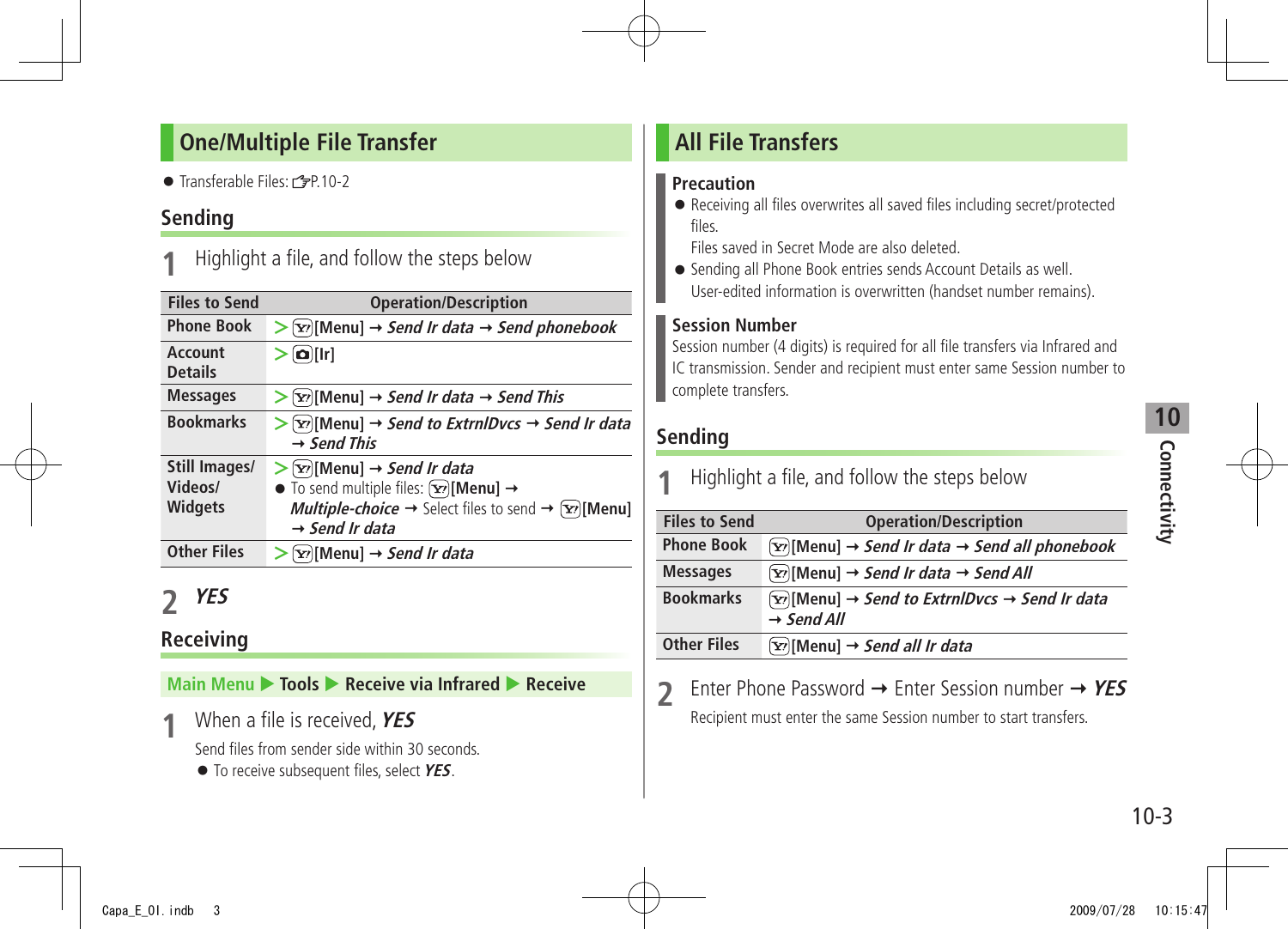#### <span id="page-3-0"></span>**Receiving**

#### **Main Menu ▶ Tools ▶ Receive via Infrared ▶ Receive All**

Enter Phone Password → Enter same Session number as sender's  $\rightarrow$  **YES**  $\rightarrow$  **YES** 

Saved files are deleted, and transfer starts.

# **IC Transmission**

#### **Exchange files with another IC compatible handset using reader/writer function.**

● Type of files and transfer conditions are same as those for infrared file transfer  $(\mathcal{I}$ P.10-2).

Multiple file transfer is not available.

- IC transmission is not available when **IC Card Lock** (C<sub>J</sub>P 16-5) is activated.
- When receiving dada, end all active functions.
- $\bullet$  If there is difficulty in file transfer, move a  $\bigcirc$  logo close to or away from the other logo or move each side up, down, left, or right.
- Data cannot be sent during charging battery.

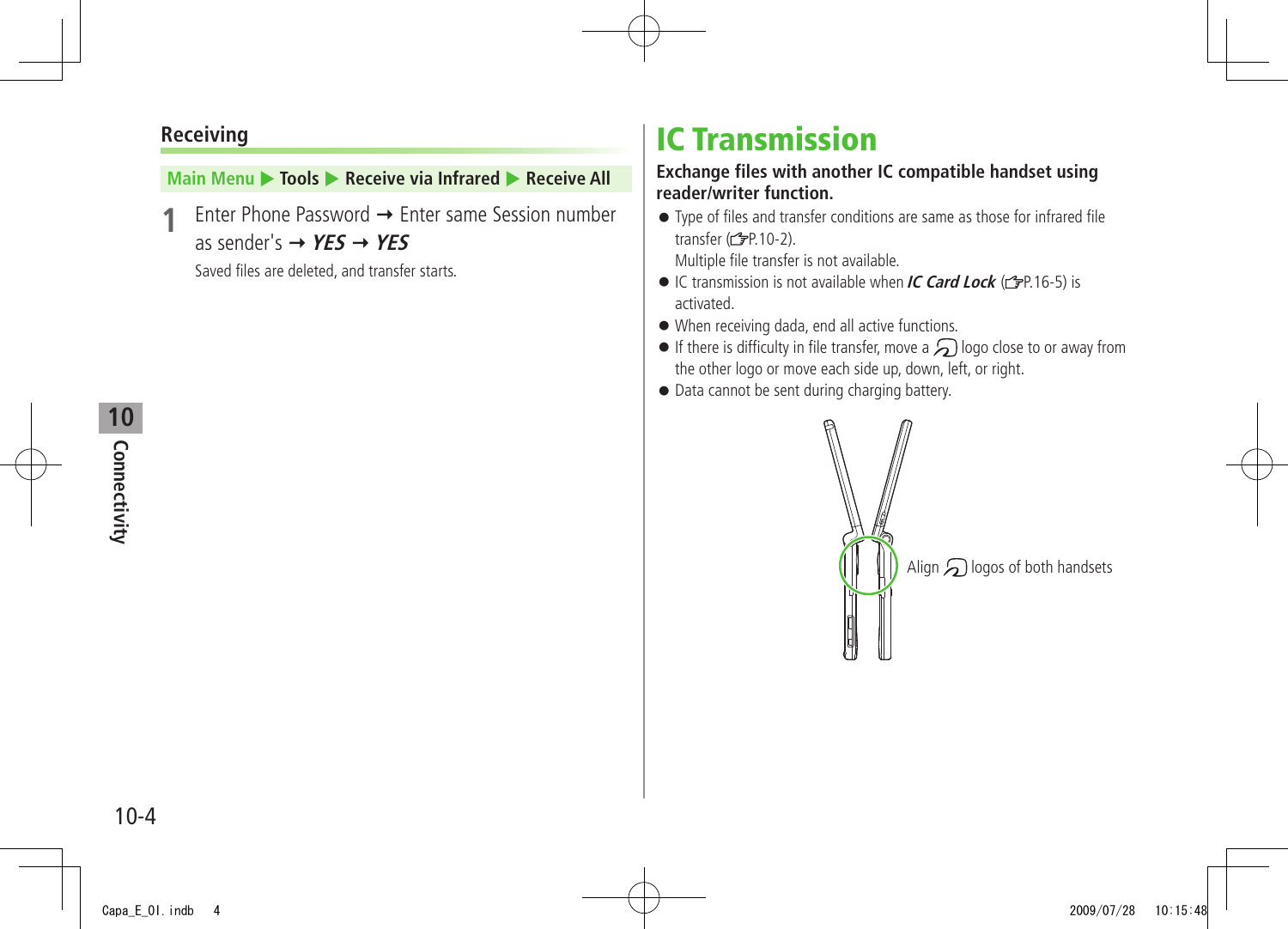#### <span id="page-4-0"></span>**One File Transfer**

**Before Receiving a File**

- ●**Receive IC Datum** is set to **ON** by default. When **Receive IC Datum** is **OFF**, One File Transfer is unavailable. ● To set **Receive IC Datum** on:
- **Main Menu > Osaifu-Keitai > IC Card Settings**
- **Receive IC Datum**  $\triangleright$  **ON**

#### **Sending**

**1** Highlight a file, and follow the steps below

| <b>Files to Send</b>      | <b>Operation/Description</b>                                                                                                                 |
|---------------------------|----------------------------------------------------------------------------------------------------------------------------------------------|
| <b>Phone Book</b>         | $\triangleright$ [Y][Menu] $\rightarrow$ IC transmission $\rightarrow$ Send phonebook                                                        |
| Account<br><b>Details</b> | <b>茴</b> [ICtrans]                                                                                                                           |
| <b>Messages</b>           | $\triangleright$ [x <sup>2</sup> ][Menu] $\rightarrow$ <i>IC Transmission <math>\rightarrow</math> Send This</i>                             |
| <b>Bookmarks</b>          | $\triangleright$ [ $\triangleright$ ][Menu] $\rightarrow$ <i>Send to ExtrnlDvcs</i> $\rightarrow$<br>IC transmission $\rightarrow$ Send This |
| <b>Other Files</b>        | $\triangleright$ [ $\triangleright$ [Menu] $\rightarrow$ <i>IC transmission</i>                                                              |

### **2 YES**

#### **Receiving**

Align  $\mathfrak D$  logo on sender side with 931P (recipient)  $\rightarrow$ **YES**

### **All File Transfers**

● Precautions/Session number (19P.10-3)

#### **Sending**

**1** Highlight a file, and follow the steps below

| <b>Files to Send</b> | <b>Operation/Description</b>                                                      |
|----------------------|-----------------------------------------------------------------------------------|
| <b>Phone Book</b>    | $\triangleright$ [Y'][Menu] $\rightarrow$ <i>IC transmission</i> $\rightarrow$    |
|                      | Send all phonebook                                                                |
| <b>Messages</b>      | $\triangleright$ [Yol] Menu] $\rightarrow$ IC Transmission $\rightarrow$ Send All |
| <b>Bookmarks</b>     | $\triangleright$ [Y][Menu] $\rightarrow$ Send to ExtrnlDvcs $\rightarrow$         |
|                      | IC transmission $\rightarrow$ Send All                                            |
| <b>Other Files</b>   | $\triangleright$ [ $\triangleright$ [Menu] $\rightarrow$ AllIC transmission       |
|                      |                                                                                   |

**2** Enter Phone Password → Enter Session number → YES Recipient must enter the same Session number to start transfers.

#### **Receiving**

- Align  $\odot$  logo on sender side with 931P (recipient)
- **2 YES** → Enter Phone Password → Enter same Session number as sender's Saved files are deleted. Transfer starts.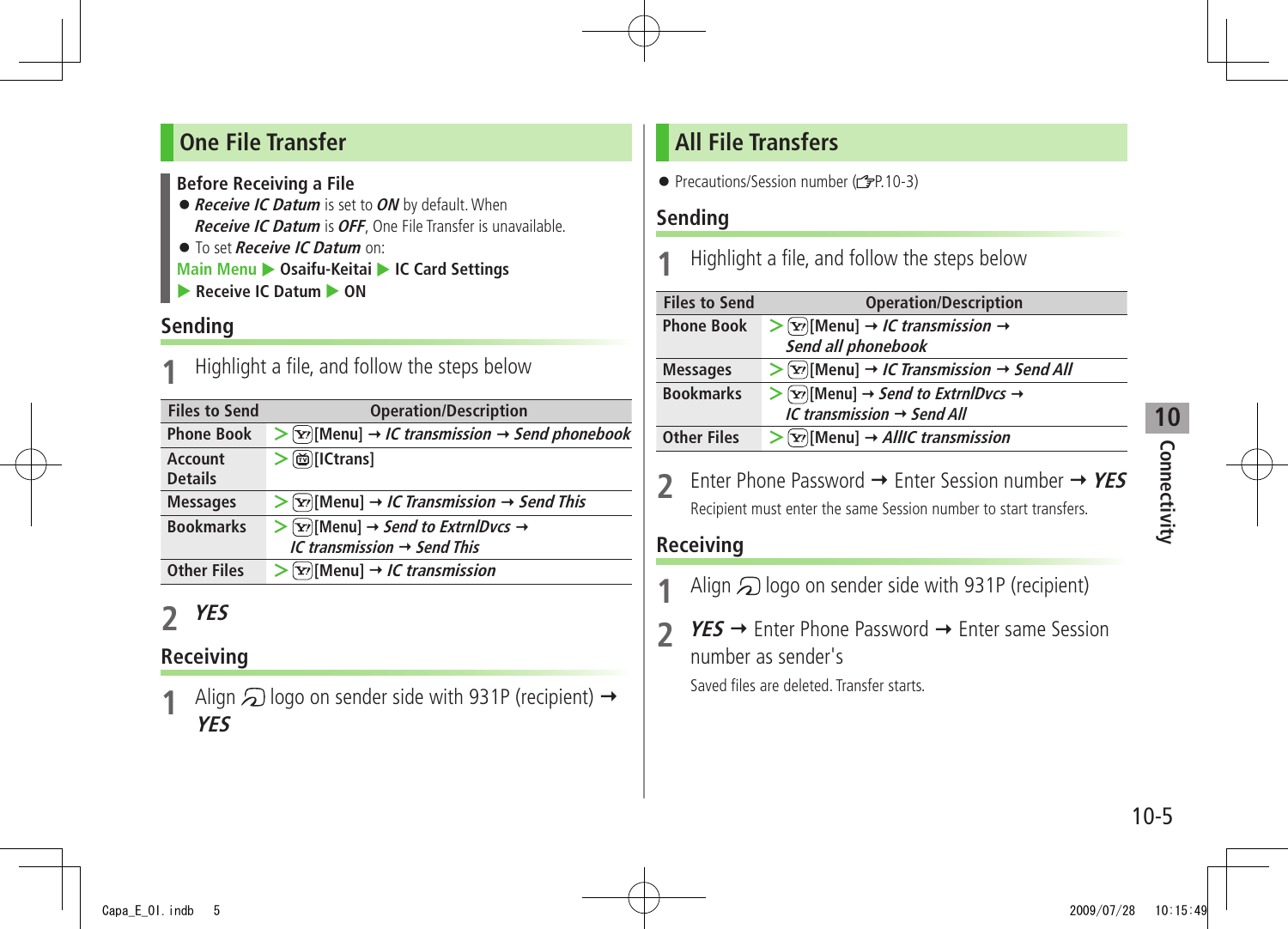# <span id="page-5-0"></span>**Bluetooth®**

**Connect handset to Bluetooth® devices to use functions below.**

| <b>Function</b>                                                    | <b>Device</b>                        | <b>Description</b>                                                                                     |
|--------------------------------------------------------------------|--------------------------------------|--------------------------------------------------------------------------------------------------------|
| <b>Handsfree Calls</b><br>$(\mathcal{F}P.10-10)$                   | <b>Headsets</b><br>Handsfree devices | Talk handsfree on handset                                                                              |
| <b>Wireless Playback</b><br>(C=P.10-10)                            | Audio devices                        | Play back sounds (Digital TV/<br>Video) or music (Music Player)<br>wirelessly from external<br>speaker |
| <b>Internet</b><br>Connection<br>(C <sub>F</sub> P.10-10)          | PC                                   | Connect wirelessly to Internet<br>using handset as external<br>modem                                   |
| Sending/Receiving<br><b>Phone Book</b><br>(C <sub>FP</sub> P.10-9) | РC<br><b>Handsets</b>                | Send/receive Phone Book<br>entries wirelessly                                                          |

# Connectivity **Connectivity**

**10**

#### **Tip**

Settings ●Stop Ringtone Output to Headset/Handsfree Device ● Continue Calls on Handset when Bluetooth<sup>®</sup> is Disconnected from Headset/Handsfree Device ●Always Make Calls from 931P even when Headset is Connected ●Always Use Handsfree Device to Make/Receive Calls (rep. 18-17)

#### **Before Using Bluetooth®**

#### **Bluetooth® Specifications**

| <b>Version</b>                  | Bluetooth <sup>®</sup> specification Ver.2.0+EDR                                                                                                                                                                   |  |
|---------------------------------|--------------------------------------------------------------------------------------------------------------------------------------------------------------------------------------------------------------------|--|
| Supported Profiles <sup>1</sup> | HSP (Headset Profile)<br>HFP (Hands-Free Profile)<br>A2DP: Advanced Audio Distribution<br>Profile<br>AVRCP: Audio Video Remote Control<br>Profile<br>DUNP: Dial-up Networking Profile<br>OPP (Object Push Profile) |  |
| <b>Output</b>                   | Bluetooth <sup>®</sup> Power Class2                                                                                                                                                                                |  |
| Frequency Bands <sup>2</sup>    | 2.4GHz (2.402GHz-2.480GHz)                                                                                                                                                                                         |  |
| <b>Communication Distance 3</b> | Approximately ten meters                                                                                                                                                                                           |  |

1 Bluetooth® connections are available with compatible devices supporting the same profile.

2 Bluetooth® operates in the 2.4 GHz unlicensed frequency band.Depending on other devices in use in the spectrum, Bluetooth® connection may slow down/terminate, or range may decrease.

<sup>3</sup> Affected by distance between devices, obstructions, signal conditions, handset status, etc.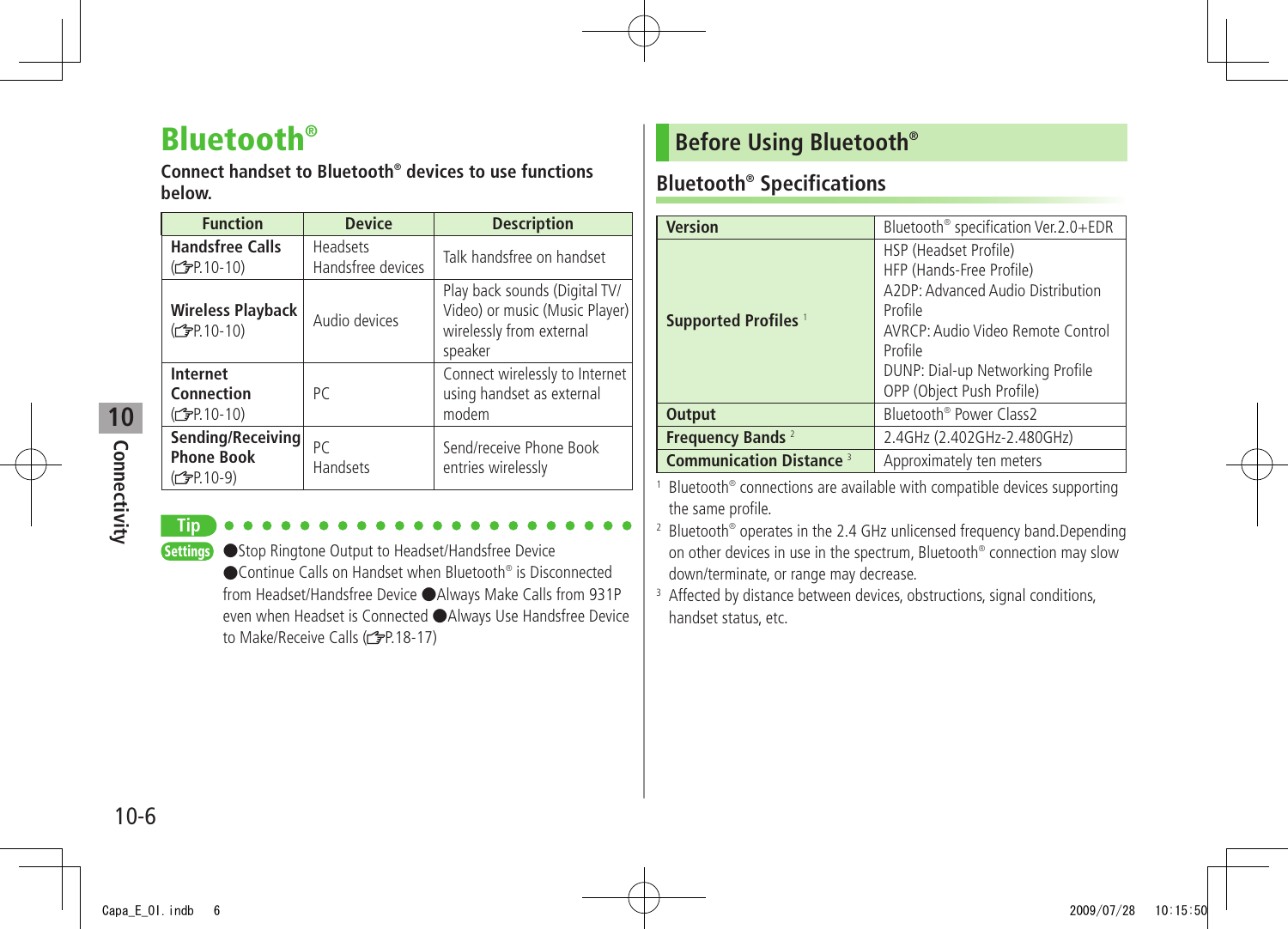# **10** Connectivity **Connectivity**

#### <span id="page-6-0"></span>**Notes**

- 931P may not be able to establish a Bluetooth<sup>®</sup> connection with some Bluetooth® devices.
- Establish connections with certified Bluetooth<sup>®</sup> devices that meet the specification standards developed by Bluetooth® SIG.
- Due to the unique characteristics/specifications of a certified Bluetooth<sup>®</sup> device, connections or transfers may fail; procedures, displayed results or operations may vary from those described in the manual.
- When data transfer is interrupted, it may take some time for process to complete.
- Noise may interfere with wireless or handsfree conversations depending on the status of connected devices or signal conditions.
- For details about headset/handsfree devices, see the device manuals.

#### **Using Bluetooth®**

**Pair Bluetooth® devices with 931P beforehand to establish connections for different Bluetooth® functions.**

#### **Searching & Pairing Devices**

#### **Search other Bluetooth® devices. Paired devices appear in Search&Paired Device list.**

- Bluetooth<sup>®</sup> Passkey is not necessary for paired devices.
- Search up to 20 Bluetooth<sup>®</sup> devices at one time; pair with up to ten Bluetooth® devices.
- Place Bluetooth<sup>®</sup> devices on standby for connection.

#### **Main Menu ▶ Tools ▶ Bluetooth ▶ Search&Paired Device**

**1 YES**\*

Device search starts and names of found devices appear.

- To search again: **[Search]**
- \* If there are already paired devices in list, select a device  $\rightarrow$  Select a function
- **2** Select a device → **YES** → Enter Phone Password
- **3** Select text entry field → Enter Bluetooth® Passkey
- **4** Select a Bluetooth® function

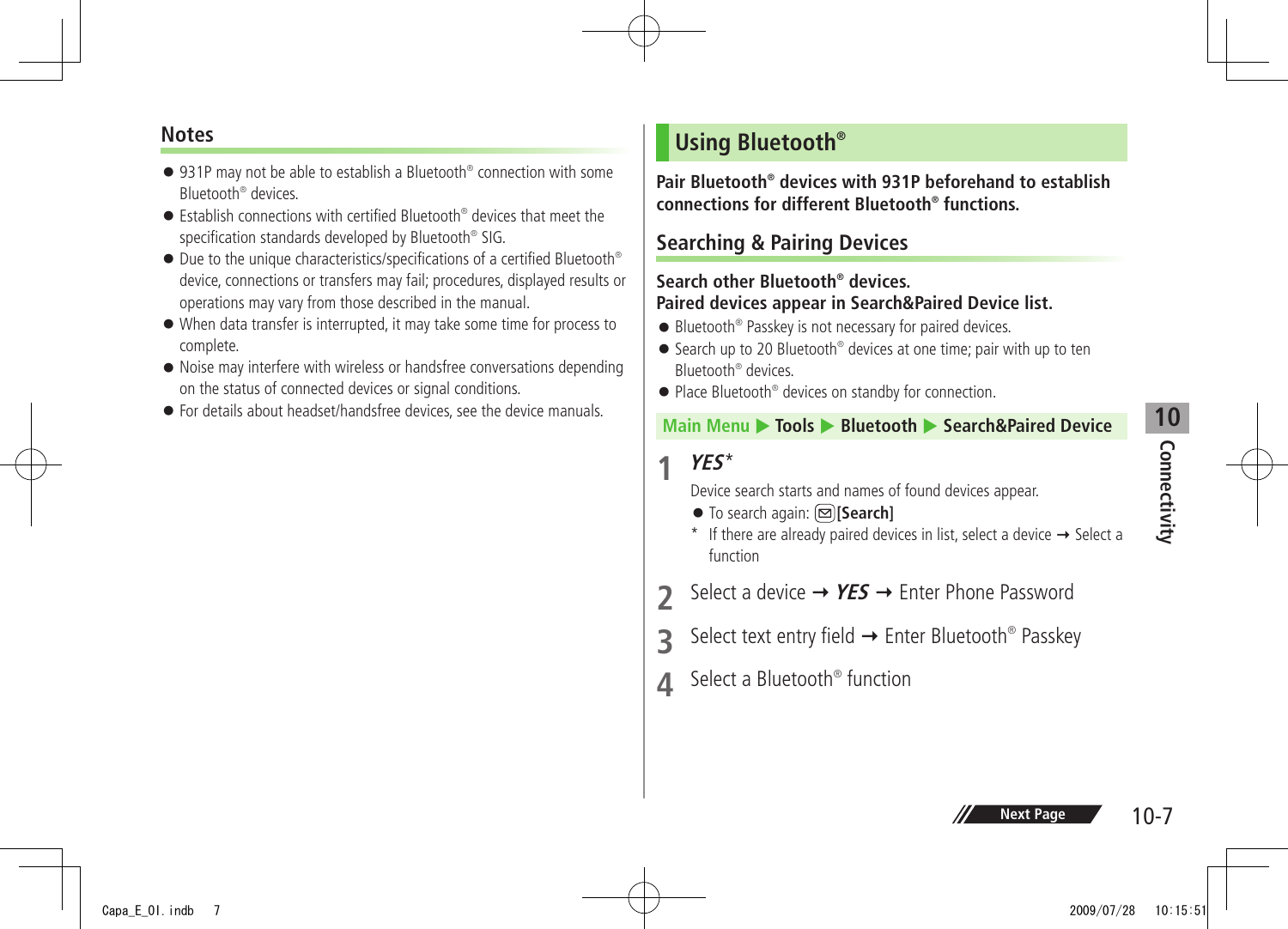<span id="page-7-0"></span>931P connects to Bluetooth® device. When complete, <sup>8</sup> flashes in blue. After no Bluetooth® connection is made for a certain time,

**8** appears in black and Power saver mode starts.

- When Bluetooth<sup>®</sup> device can connect to multiple services, confirmation appears asking whether to connect to another service.
- $\bullet$  While connected,  $\boxed{Z_{\parallel}}$  (Blue) appears. While in Standby,  $\boxed{Z_{\parallel}}$  (Gray) appears.
- When **Dial-up** is selected, 931P stands by for connection requests from other Bluetooth® devices.
- ●**Dial-up** can be selected regardless of profile types.

#### **Bluetooth® Passkey**

Bluetooth® Passkey (1 to 16 digits) is required to connect Bluetooth® devices; sender and recipient must input the same code to complete file transfers.

● Bluetooth<sup>®</sup> Passkey is not necessary for paired devices.

#### ■ **Search&Paired Device List**

#### ❶ **Device Type**

Indicators appear for different types of devices.

#### ❷ **Device Name**

Device names appear. When no names are found, Bluetooth® addresses appear.

#### ❸ **Connection Status**

 $\bigcirc$ : Connected  $\bigcirc$ : Not connected  $\bigtimes$ : Not found  $\bigcirc$ : Not paired



#### ❹ **Protection**

Indicator appears when registered contents are protected.

#### ❺ **Profile Status**

Indicators appear to show profile status.

| Icon       |       | Letter Color   Background Color   Frame Color |       | <b>Status</b>              |
|------------|-------|-----------------------------------------------|-------|----------------------------|
| <b>HSP</b> | Blue  | Gray                                          |       | Not connected (Not paired) |
| <b>HSP</b> | Blue  | Gray                                          | Blue  | Not connected (Paired)     |
| <b>HSP</b> | White | Green                                         |       | Connected                  |
| <b>HSP</b> | Green | White                                         | Green | Standby for connection     |
| <b>HSP</b> | White | Light green                                   |       | Preferred device           |
| <b>HSP</b> | Gray  | Gray                                          |       | Not supported              |



Settings ● Set Duration to Search for Bluetooth® Devices (<del>『ア</del>P.18-17)

### **Suspending Bluetooth® Functions**

**Suspend all Bluetooth® functions connected or on standby for connection, and disable Bluetooth® .**

**Main Menu** X **Tools** X **Bluetooth**

#### **1 Bluetooth OFF YES**

● To return to standby for previously connected function: **Bluetooth ON**

**10** Connectivity **Connectivity**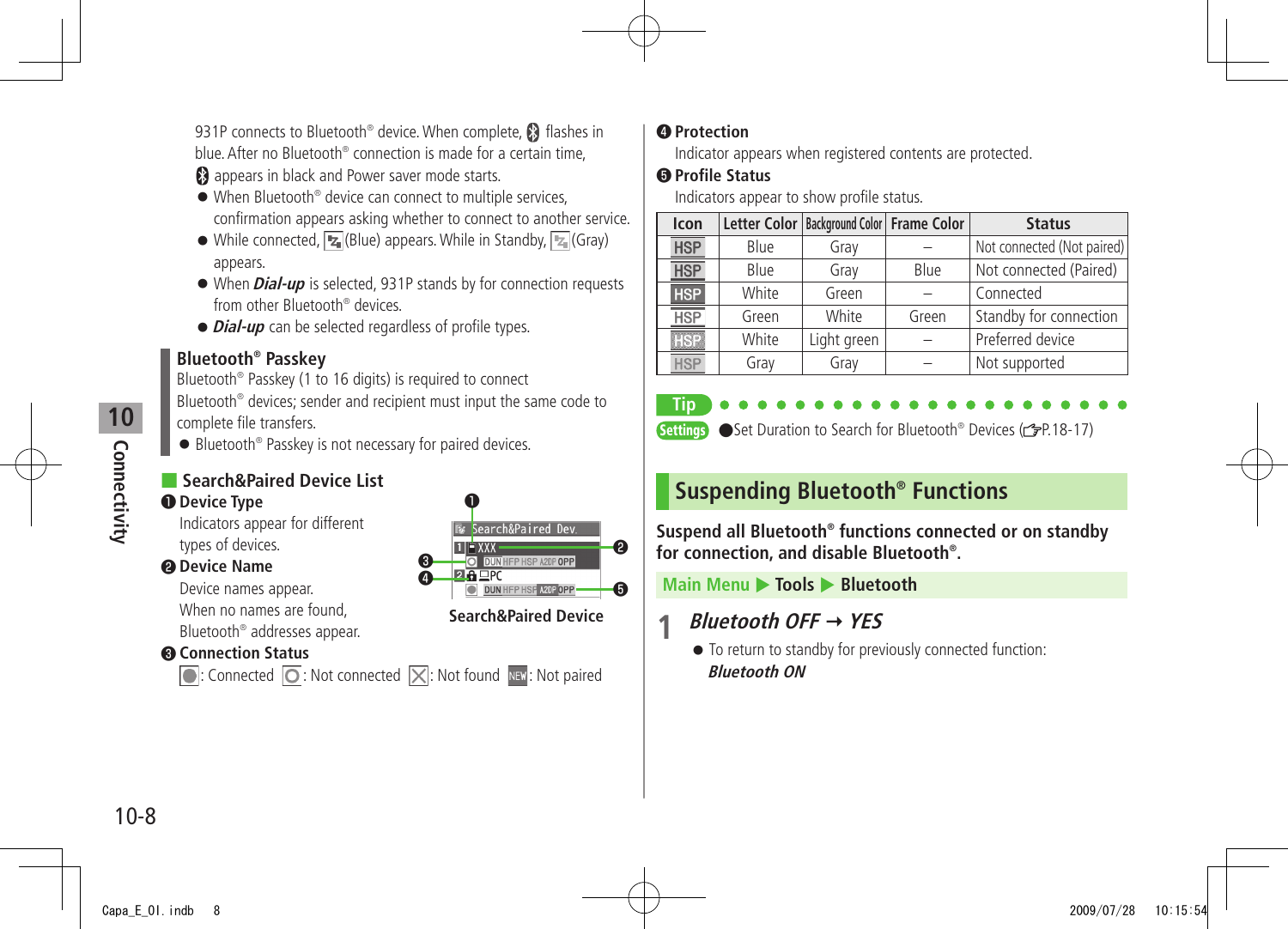#### <span id="page-8-0"></span>**Placing Bluetooth® Devices on Standby for Connection**

#### **Main Menu ▶ Tools ▶ Bluetooth ▶ Accept Registered**

- Check functions to be on standby for connection  $\rightarrow$ **[Finish]**
	- To uncheck, select functions to remove check marks.

#### **Sending/Receiving Phone Book**

#### **Sending**

- Open Phone Book  $\rightarrow \infty$ **[Menu]**  $\rightarrow$ **Send to Bluetooth**
- **2 One File Transfer**

**Send phonebook**  $\rightarrow$  Select a recipient device

#### **All File Transfer**

**Send all phonebook**  $\rightarrow$  Select a recipient device  $\rightarrow$ Enter Phone Password

**3 YES**

#### **Receiving**

**Main Menu** X **Tools** X **Bluetooth** X **Receive via Bluetooth**

**1 One File Transfer Receive YES**

#### **All File Transfer**

**Receive All**  $\rightarrow$  Enter Phone Password  $\rightarrow$  **YES**  $\rightarrow$  **YES** 

● If memory becomes full, remaining entries are truncated (Memory List: **3**P.19-25).

**Tip**

Settings ●Set Authentication/Encryption to Send Phone Book Entries ●Enter Password when Sending All Phone Book Entries (<del>f</del>P.18-17)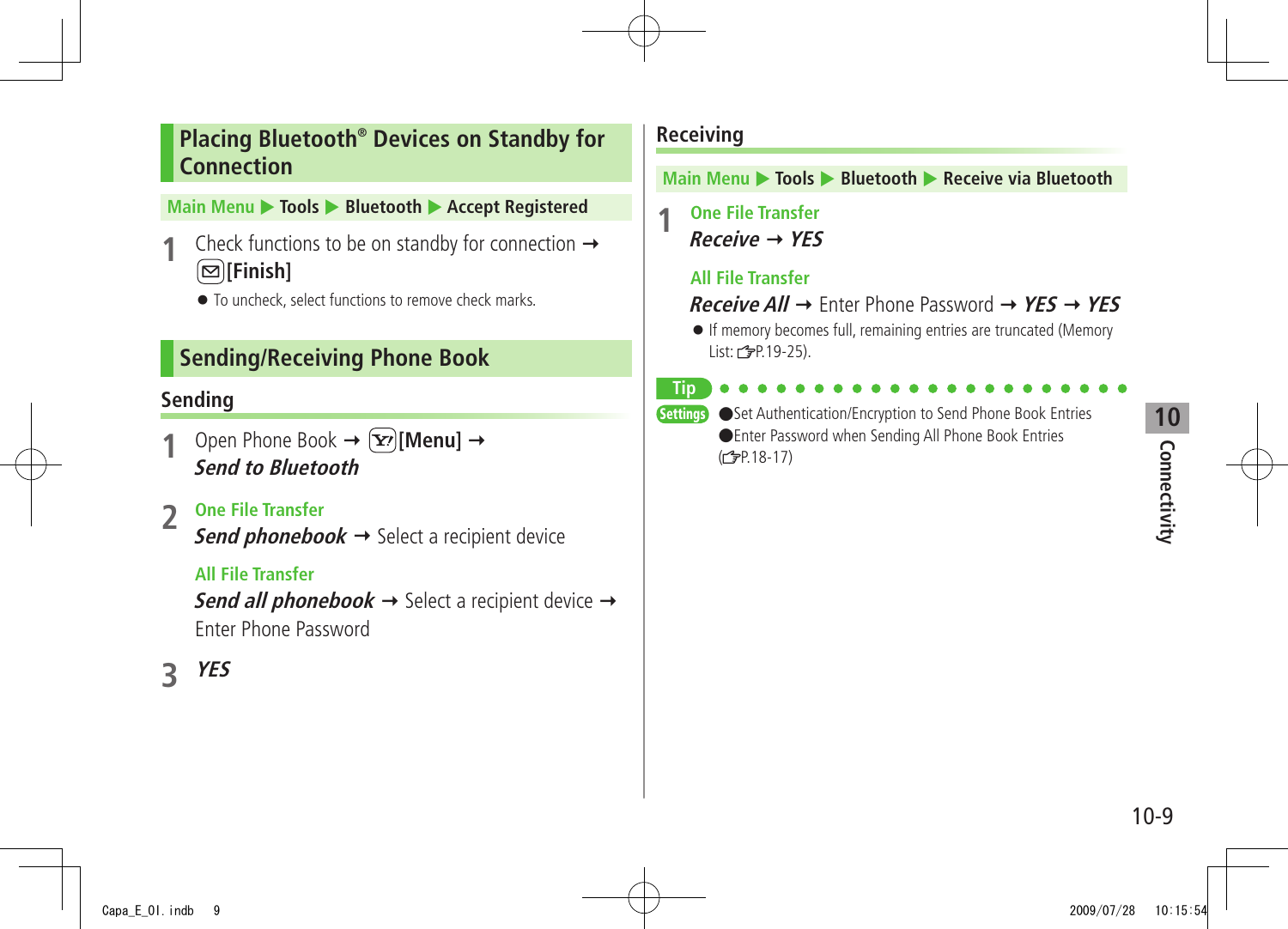#### <span id="page-9-0"></span>**Bluetooth® Functions**

#### **From Main Menu X** Tools **> Bluetooth**

#### ■ **Functions Available in Search&Paired Device Window**

 $\triangleright$  **Search&Paired Device**  $\rightarrow \widehat{X}$  [Menu]  $\rightarrow$  Select an item (See below)

| <b>Item</b>                 | <b>Operation/Description</b>                                                                                                                                                                   |
|-----------------------------|------------------------------------------------------------------------------------------------------------------------------------------------------------------------------------------------|
| Register<br>devices         | $\triangleright$ Enter Phone Password $\rightarrow$ Pair devices<br>(fep 3 on P.10-7)                                                                                                          |
| Preferred<br>device         | Set a preferred Bluetooth <sup>®</sup> device for incoming calls<br>• Available only for headset function compatible<br>Bluetooth <sup>®</sup> devices<br>• To cancel, perform same operation. |
| Protect/<br>release         | Protect/cancel devices. Protection prevents devices from<br>being deleted or overwritten                                                                                                       |
| Change<br>device name       | $\blacktriangleright$ Enter a device name                                                                                                                                                      |
| <b>Delete</b>               | $>$ YES                                                                                                                                                                                        |
| <b>Description</b>          | Show device name, Bluetooth <sup>®</sup> address, device class and<br>supported profile                                                                                                        |
| <b>Add shortcut</b><br>icon | Create shortcuts (reader 1-22)                                                                                                                                                                 |

#### ■ **Make/Receive Calls via Bluetooth®**

- **>Search&Paired Device** → Select a device → **Headset** or **Hands-free** 
	- → YES → Make/receive a call using Bluetooth<sup>®</sup> device

#### ■ Use Bluetooth<sup>®</sup> Device for Wireless Playback

- **>** Search&Paired Device → Select a device → Audio → Watch Digital TV or play back videos or music
- Digital TV/Video sounds are played only by A2DP profile compatible Bluetooth® devices compliant with SCMS-T copyright protection standard.

#### ■ **Connect to Internet Using Bluetooth® Device**

- **>** Search&Paired Device → Select a device → Dial-up
- 931P waits for dial-up connection.
- Refer to a manual for Bluetooth<sup>®</sup> device for details. Download utility software (931P) "Modem Wizard" from website below to PC and install software.

http://panasonic.jp/mobile/support/download/931p/index.html

- To establish a dial-up connection, see Help on "Modem Wizard."
- Connecting handset to a PC or PDA for Internet access may incur high packet transmission charges.

#### ■ **Place Bluetooth® Device on Standby for Dial-up**

 $\triangleright$  **Dialup Rgstry Standby**  $\rightarrow$  Enter Phone Password  $\rightarrow$  **YES**  $\rightarrow$  Select Bluetooth® Passkey text box Enter Bluetooth® Passkey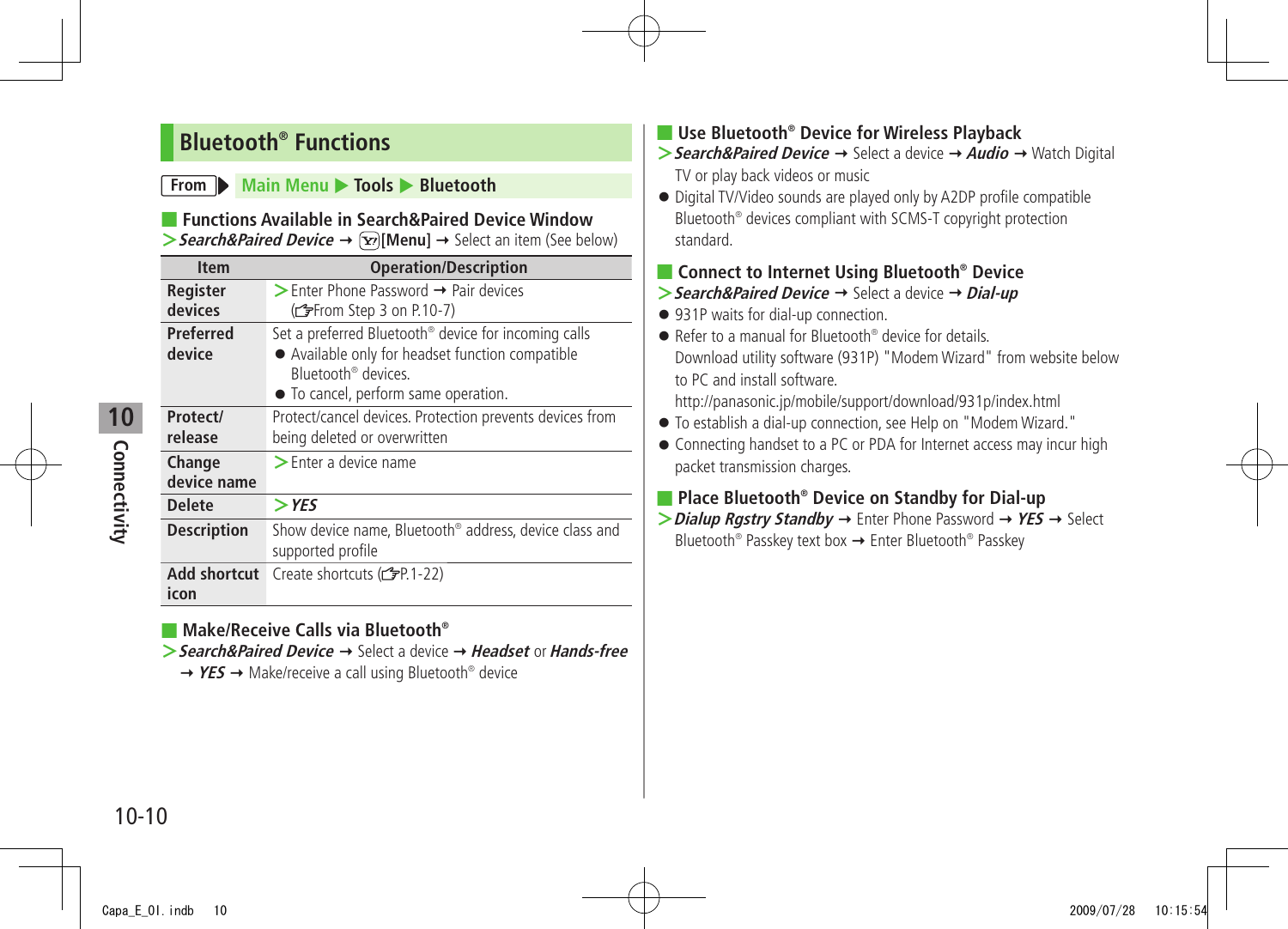# **10** Connectivity **Connectivity**

# <span id="page-10-0"></span>**SoftBank Utility Software (Japanese) USB (Japanese)**

**Phone Book, Calendar, Tasks, messages, Bookmarks, Notepads and Data Folder can be transferred to a PC, edited or managed by using SoftBank Utility Software.**

● For details on and downloading SoftBank Utility Software, visit http://mb.softbank.jp/r/utilitysoft/cd/ (Japanese)

#### **Note**

- USB cable (not included) is necessary for using SoftBank Utility Software.
- S! Appli, PC Movies, TV, Lifestyle-Appli, Books, Customized Screen, Templates and Other Documents cannot be backed up.
- Copy protected files may not be backed up.
- Set *USB Mode* to *Communication Mode* (r<sup>}</sup>Right).

**Connect 931P to a PC via USB cable (not included) specified by SoftBank for data transfer or data communication.**

#### **Setting USB Mode**

**<Default> Communication Mode**

**Main Menu > Settings > Connectivity > USB Mode** 

**1** Select an item (See below)

| <b>Item</b>            | <b>Operation/Description</b>                                                                                                                              |
|------------------------|-----------------------------------------------------------------------------------------------------------------------------------------------------------|
| Mode                   | <b>Communication</b> Packet transmission, 64K data transmission, data transfer<br>and calls with USB handsfree compatible devices are<br>available (reft) |
| microSD<br><b>Mode</b> | Read/write data on microSD Card (r P.9-21)                                                                                                                |
| <b>MTP Mode</b>        | Transfer/delete music data via Windows Media® Player on<br>PC (仁子P.8-4)                                                                                   |

#### **Transferring Data via USB Cable**

- Transfer data using SoftBank Utility Software (calleft).
- $\bullet$  Transferring data in microSD Mode ( $\rightarrow$ P.9-21)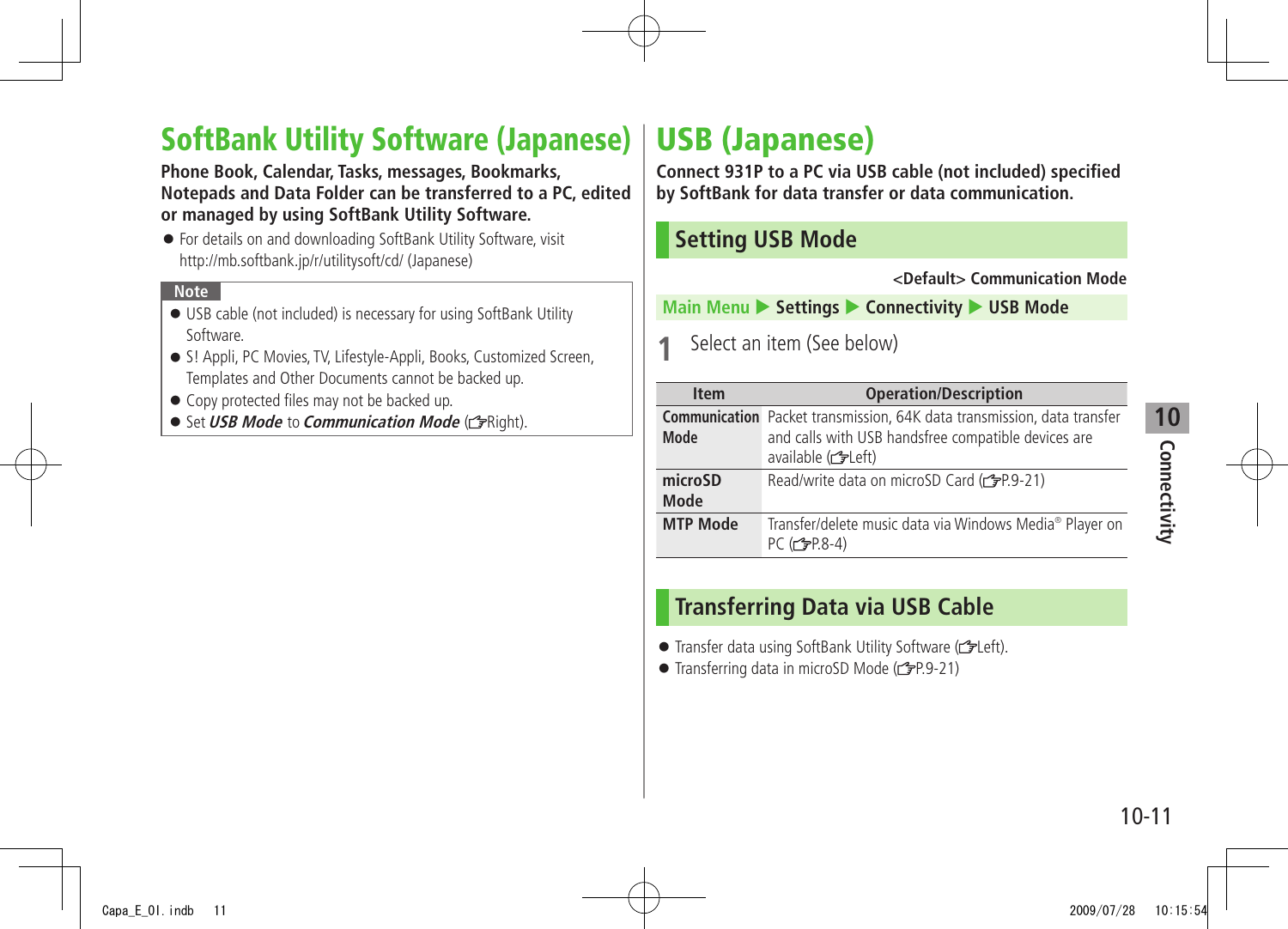#### <span id="page-11-0"></span>**Data Communication via USB Cable**

#### **Use 931P as a modem for Internet access by connecting 931P with a PC.**

- Download utility software from URL below and install on PC. http://panasonic.jp/mobile/support/download/931p/index.html
- **1** Install "USBドライバ (USB Driver)" and "Modem Wizard" from Utility Software (931P) to a PC
- **2** Set 931P to **Communication Mode** (CPP.10-11), and connect 931P to PC via USB cable
	- Power up 931P before connecting to PC via USB cable.
- **3** Start up "Modem Wizard", and operate communication setup
	- "Modem Wizard" enables you to set up APN and dial-up easily. For setup/starting procedures, see "Modem Wizard" Help.

#### **Note**

● Connecting handset to a PC or PDA for Internet access may incur high packet transmission fees.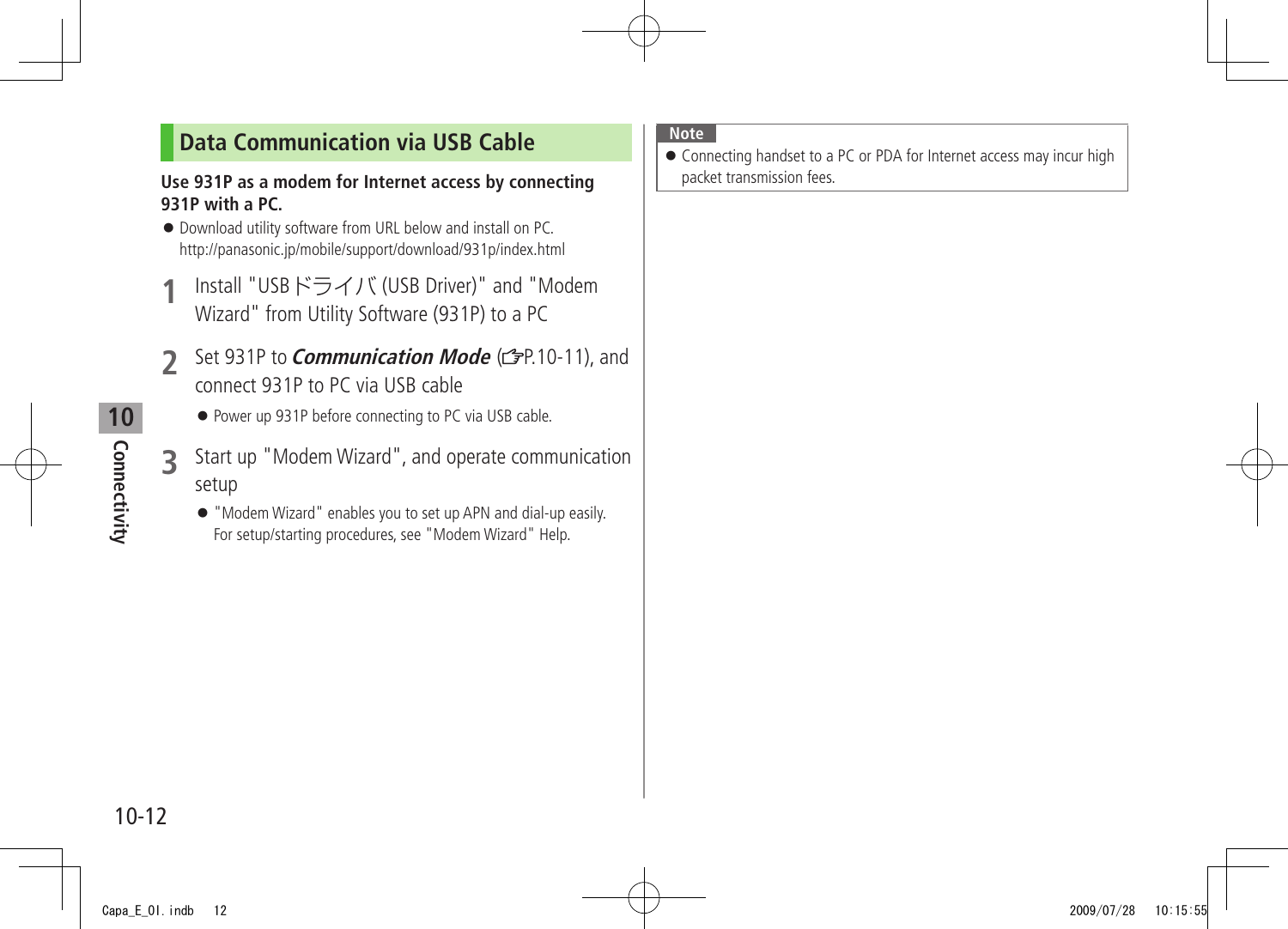# <span id="page-12-0"></span>**AV Output**

**View the following on a TV set or other devices using a SoftBank-specified video output cable (not included): Video Call images, Digital TV images, still images/videos saved on 931P.** 

● View AV-output-compatible S! Appli on TV.

#### **Connecting Handset to TV**

● To use video output cable (not included), Stereo Earphone Conversion Cable (not included) is required.



- **1** Open External Port Cover
- **2** Connect video output cable to handset using conversion cable
	- To connect video output cable to conversion cable:  $\mathcal{F}P.1-4$
- **3** Connect video output cable to video/audio input terminal on TV set
- **4** Open an image file on 931P
	- To toggle display size: (面)

#### **Note**

- Some images cannot be displayed on TV.
- Display size setting is not available for some TV sets.